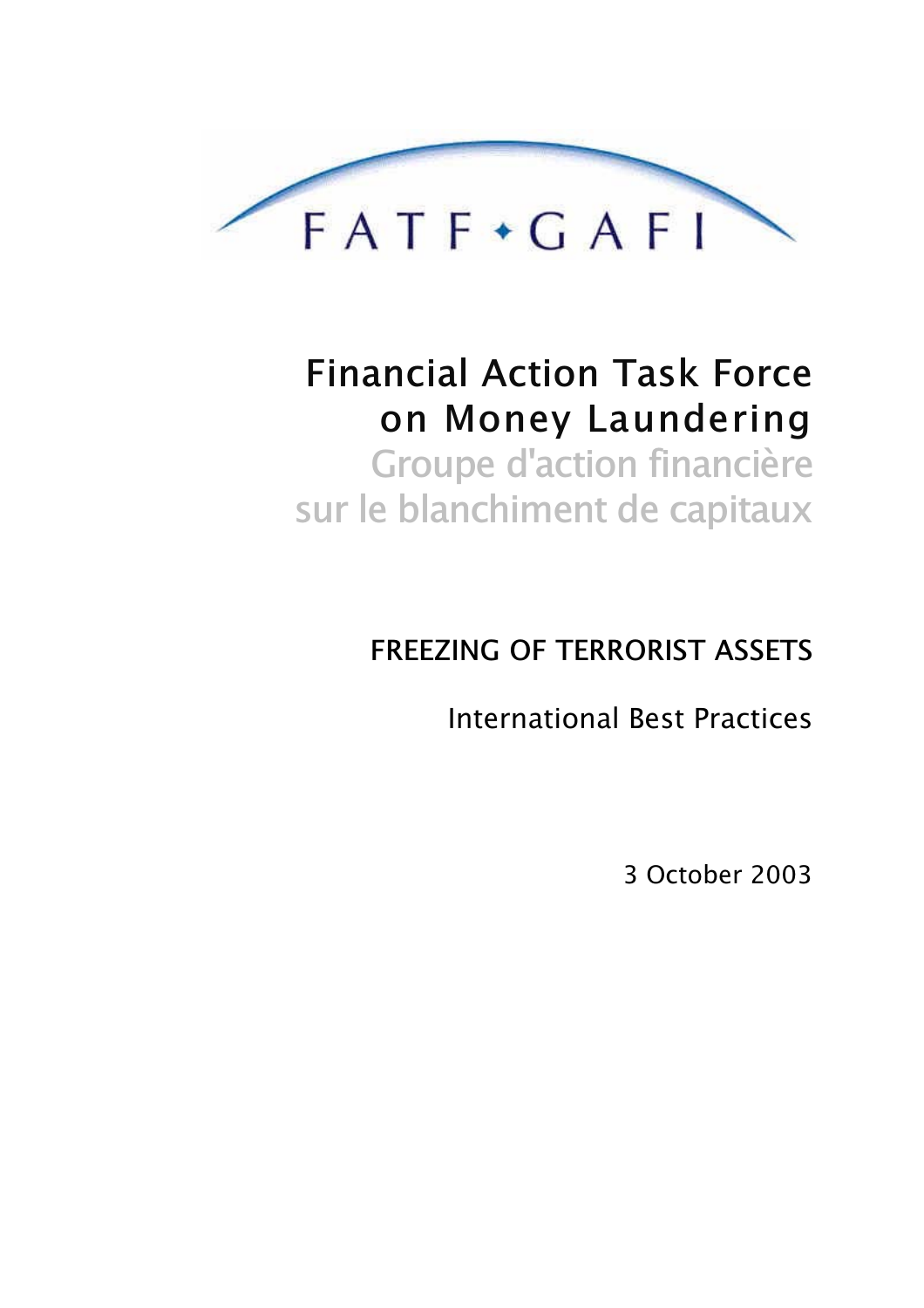All rights reserved.<br>Applications for permission to reproduce all or part of this publication should be made to:<br>FATF Secretariat, OECD, 2 rue André Pascal 75775 Paris Cedex 16, France

SR3-en.doc//3.10.2003/14h00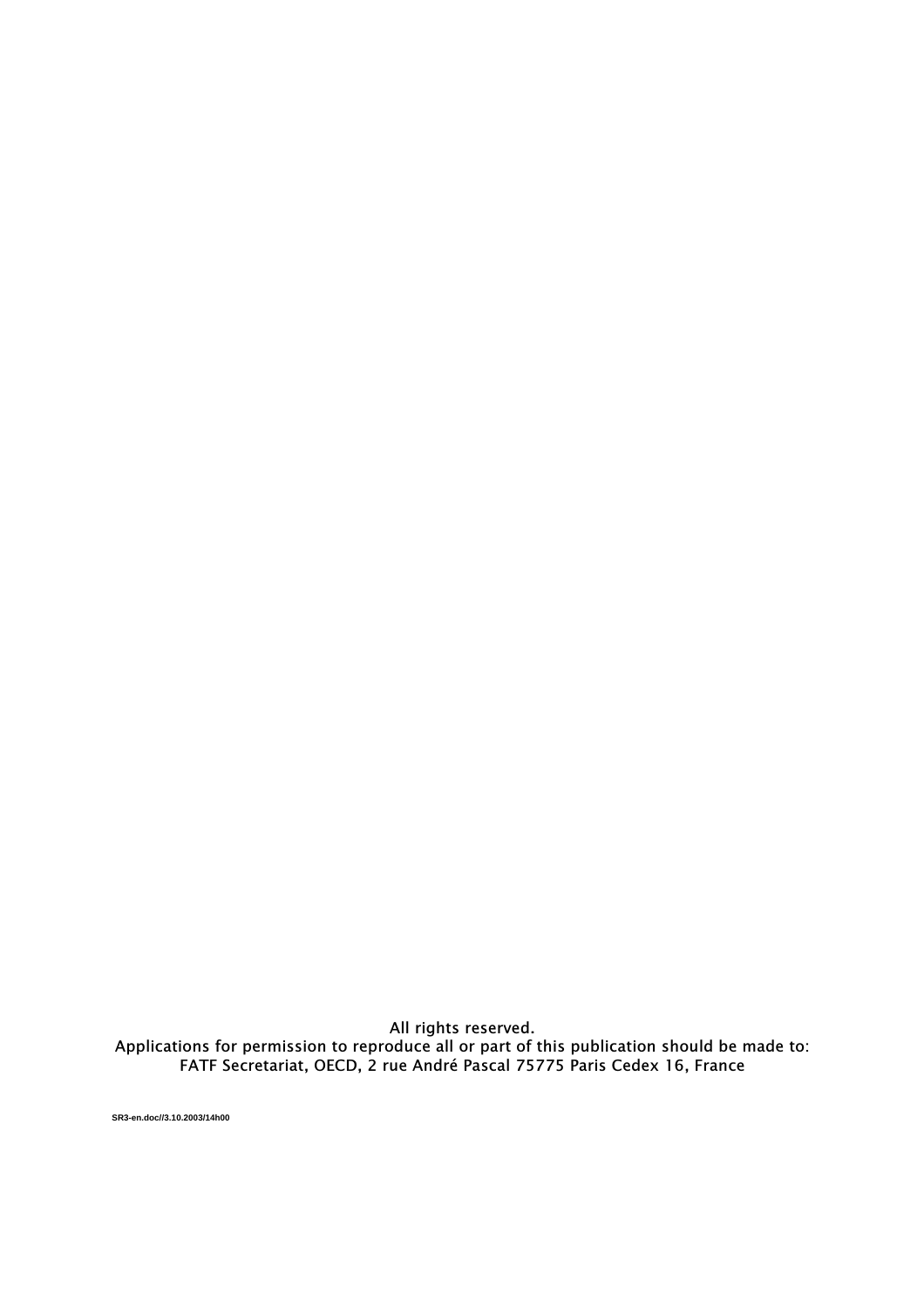### **FREEZING OF TERRORIST ASSETS**<sup>1</sup>

#### International Best Practices

#### **Introduction**

1. Responding to the growing prevalence of terrorist attacks around the world, the international community united in a campaign to freeze the *funds or other assets*<sup>2</sup> of *terrorists, those who finance terrorism, and terrorist organisations* around the world. As part of this campaign, the United Nations Security Council issued resolutions *S/RES/1267(1999)* and *S/RES/1373(2001).* These international obligations are reiterated in FATF Special Recommendation III (SR III). The Interpretative Note to SR III (Interpretative Note) explains how these international freezing obligations should be fulfilled. To further assist in this effort, the FATF has identified the following set of best practices which are based on jurisdictions' experience to date and which may serve as a benchmark for developing institutional, legal, and procedural frameworks of an effective terrorist financing freezing regime.<sup>3</sup> These best practices are organised along five basic themes and complement the obligations set forth in the Interpretative Note. A common element to each of these themes is the importance of sharing terrorist financing information.

#### **Importance of an Effective Freezing Regime**

2. Effective freezing regimes are critical to combating the financing of terrorism and accomplish much more than freezing the terrorist-related funds or other assets present at any particular time. Effective freezing regimes also combat terrorism by:

- (i) deterring non-designated parties who might otherwise be willing to finance terrorist activity;
- (ii) exposing terrorist financing "money trails" that may generate leads to previously unknown terrorist cells and financiers;
- (iii) dismantling terrorist financing networks by encouraging designated persons to disassociate themselves from terrorist activity and renounce their affiliation with terrorist groups;
- (iv) terminating terrorist cash flows by shutting down the pipelines used to move terroristrelated funds or other assets;
- (v) forcing terrorists to use more costly and higher risk means of financing their activities, which makes them more susceptible to detection and disruption; and

<sup>&</sup>lt;sup>1</sup> The term "blocking" is a synonym of "freezing." These best practices will not address the funds or other asset seizure or funds or other asset confiscation / forfeiture authorities and procedures of a counter-terrorist financing regime, although the process of searching for such funds or other assets may be identical in cases of freezing, seizure and confiscation or forfeiture.

 $2$  Any term or phrase introduced in italics in this Best Practices Paper shall have the same meaning throughout as that ascribed to it in the Interpretative Note to FATF Special Recommendation III (SR III).

 $3$  These best practices focus on the financial sector because of the high risk of terrorist financing associated with this sector and also because of this sector's particular need for communication and guidance regarding the freezing of terrorist-related funds or other assets. However, the FATF recognizes that all persons and entities are obligated to freeze the funds or other assets of persons designated under either S/RES/1267(1999) or S/RES/1373(2001). Additionally, S/RES/1373(2001) prohibits all persons and entities from providing any financial services or any form of support to any designated person. Any references to *financial institutions*  should, therefore, be understood to include other relevant persons and entities.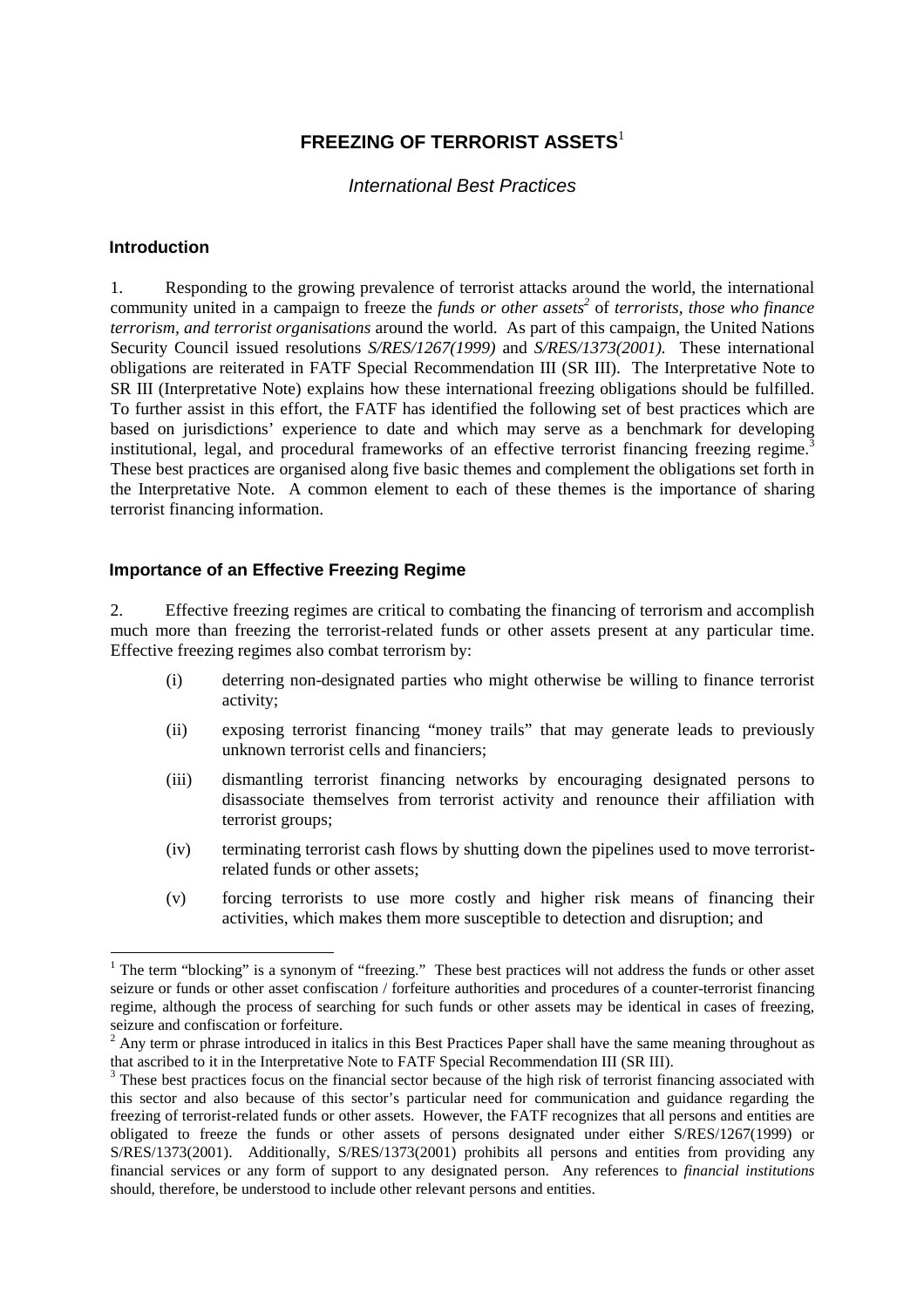(vi) fostering international co-operation and compliance with obligations under S/RES/1267(1999) and S/RES/1373(2001).

3. Efforts to combat terrorist financing are greatly undermined if jurisdictions do not freeze the funds or other assets of designated persons quickly and effectively. Nevertheless, in determining the limits of or fostering widespread support for an effective counter-terrorist financing regime, jurisdictions must also respect human rights, respect the rule of law and recognise the rights of innocent third parties.

#### **Statement of the Problem**

4. The global nature of terrorist financing networks and the urgency of responding to terrorist threats require unprecedented levels of communication, co-operation and collaboration within and among governments, and between the public and private sectors. It is recognised that jurisdictions will necessarily adopt different terrorist financing freezing regimes in accordance with their differing legal traditions, constitutional requirements, systems of government and technological capabilities. However, the efficient and rapid dissemination of terrorist financing information to all those who can help identify, disrupt and dismantle terrorist financing networks must be a central focus of the international effort to freeze terrorist-related funds or other assets. Active participation and full support by the private sector is also essential to the success of any terrorist financing freezing regime. Consequently, jurisdictions should work with the private sector to ensure its ongoing co-operation in developing and implementing an effective terrorist-financing regime.

#### **Best Practices**

 $\overline{a}$ 

**5. Establishing effective regimes and competent authorities or courts.** Jurisdictions should establish the necessary legal authority and procedures, and designate accountable, competent authorities or courts responsible for: (a) freezing the funds or other assets of designated persons; (b) lifting such freezing action; and (c) providing access to frozen funds or other assets in certain circumstances. Jurisdictions may undertake the following best practices to establish a comprehensive and effective terrorist financing freezing regime:

- i) Develop a designation process which authorises a competent authority or a court to freeze funds or other assets based on information creating reasonable grounds, or a reasonable basis, to suspect or believe that such funds or other assets are terrorist-related. Jurisdictions may adopt executive, administrative or judicial procedures in this regard, provided that: (a) a competent authority or a court is immediately available to determine whether reasonable grounds, or a reasonable basis, to suspect or believe that a person or entity is a terrorist, terrorist organisation or associated person or entity exits;  $4$  (b) terrorist-related funds or other assets are frozen immediately upon a determination that such reasonable grounds, or a reasonable basis, to suspect or believe exists; and (c) freezing occurs without prior notice to the parties whose funds or other assets are being frozen. These procedures may complement existing civil and/or criminal seizure and forfeiture laws, and other available judicial procedures;
- ii) Establish effective procedures to facilitate communication, co-operation and collaboration among relevant governmental agencies and entities, as appropriate, during the designation process in order to: (a) develop all available information to accurately identify designated

<sup>&</sup>lt;sup>4</sup> A designation by the Al-Qaida and Taliban Sanctions Committee constitutes, ipso facto, reasonable grounds, or a reasonable basis, to suspect or believe that a person or entity is a terrorist, terrorist organisation or an associated person or entity.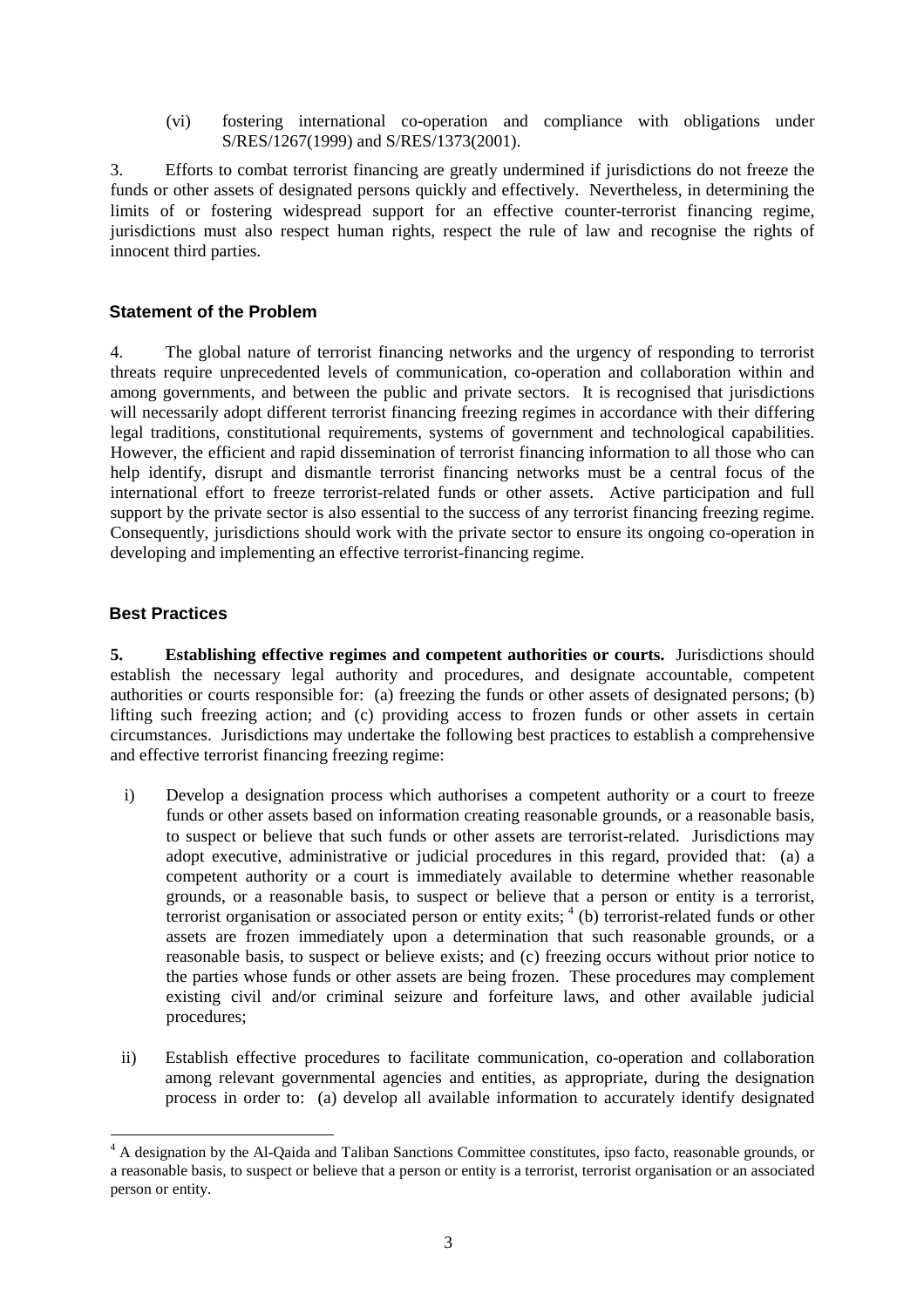persons (e.g. birth date, address, citizenship or passport number for individuals; locations, date and jurisdiction of incorporation, partnership or association for entities, etc.)<sup>5</sup>, and (b) consider and co-ordinate, as appropriate, any designation with other options and actions for addressing terrorists, terrorist organisations and associated persons and entities;

- iii) Develop a process for financial institutions to communicate information concerning frozen funds or other assets (name, accounts, amounts) to the competent authorities or courts in their jurisdiction. Identify, assess the impact of, and amend, as necessary and to the extent possible, existing bank secrecy provisions or data protection rules that may prohibit this communication to appropriate authorities of information concerning frozen terrorist-related funds or other assets;
- iv) Identify and accommodate the concerns of the intelligence community, law enforcement, private sector and legal systems arising from circulation of sensitive information concerning frozen terrorist-related funds or other assets;
- v) Develop a publicly known delisting process for considering any new arguments or evidence that may negate the basis for freezing funds or other assets<sup>6</sup> and develop procedures for reviewing the appropriateness of a freezing action upon presentation of any such new information;
- vi) Develop procedures to ensure that adequate prohibitions against the publication of sensitive information exist in accordance with applicable legislation;
- vii) Develop procedures and designate competent authorities or courts responsible for providing access to frozen funds or other assets in accordance with S/RES/1452(2002) to mitigate, where appropriate and feasible, unintended consequences of freezing action; and
- viii) Consider enacting hold-harmless or public indemnity<sup>7</sup> laws to shield financial institutions, their personnel, government officials, and other appropriate persons from legal liability when acting in good faith according to applicable law to implement the requirements of a terrorist financing freezing regime.

**6. Facilitating communication and co-operation with foreign governments and international institutions.** To the extent legally and constitutionally possible, jurisdictions may undertake the following best practices to improve international co-operation and the effectiveness of the international campaign against terrorist financing by sharing information relating to the freezing of terrorist-related funds or other assets:

i) Develop a system for mutual, early, and rapid pre-notification of pending designations, through diplomatic and other appropriate channels, where security concerns and applicable legal principles permit, to those jurisdictions invited to join in a designation and/or where funds or other assets of designated persons might be located, so that funds or other assets can be frozen simultaneously across jurisdictions with the objective of preventing terrorists,

 $\overline{a}$ 

<sup>&</sup>lt;sup>5</sup> Accurate identification of a designated person is a precondition to an effective terrorist financing freezing regime.

<sup>&</sup>lt;sup>6</sup> Only the Al-Qaida and Taliban Sanctions Committee can delist persons designated pursuant to S/RES/1267(1999).

 $<sup>7</sup>$  In contrast to hold-harmless laws, public indemnity laws allow a remedy for innocent parties that are injured by</sup> the good faith implementation of a terrorist financing freezing regime. The appropriate compensation or relief for such innocent parties is not at the expense of the persons or entities that actually implement the terrorist financing regime in good faith, but comes from a public insurance fund or similar vehicle established or made available by the applicable jurisdiction.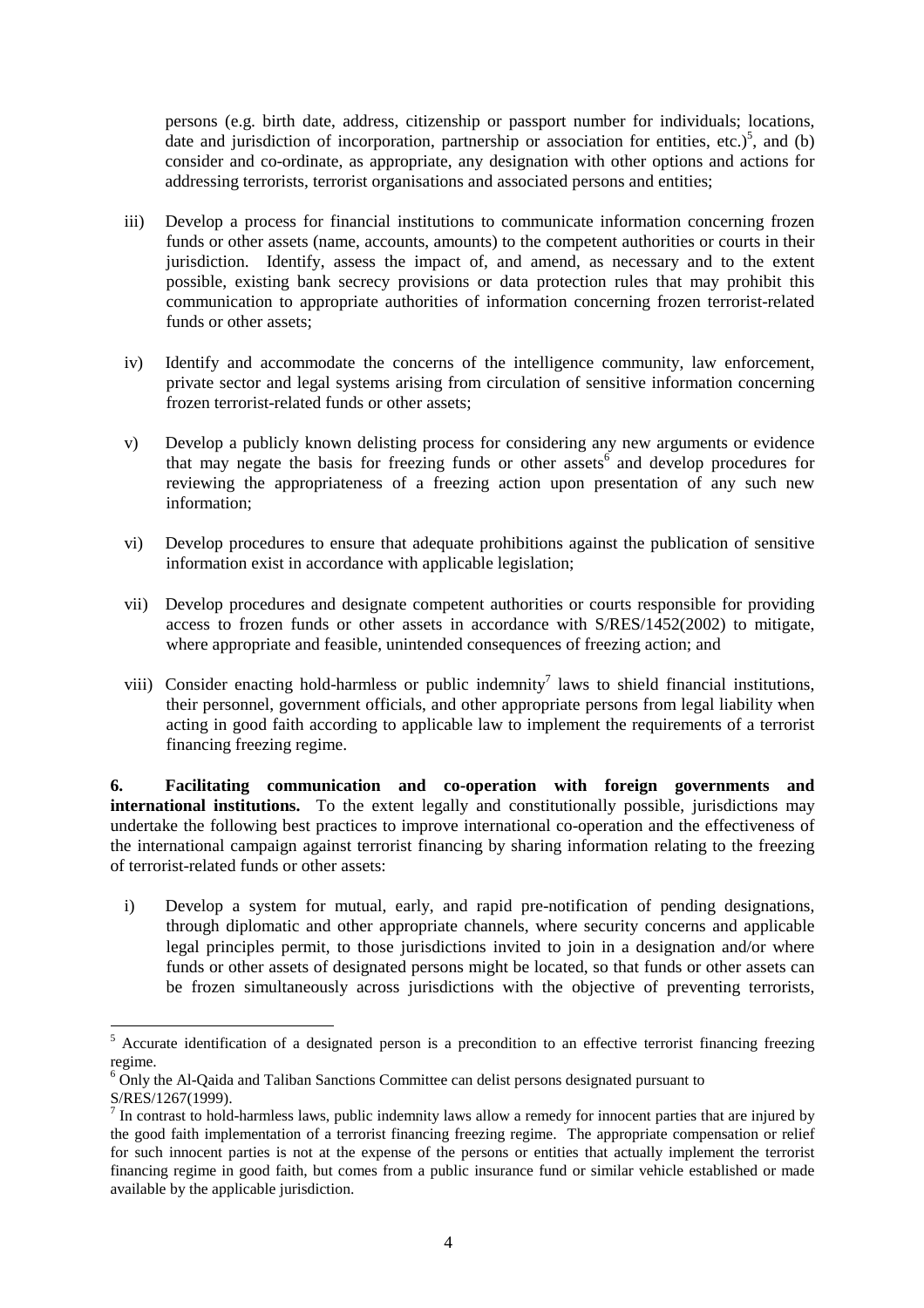terrorist organisations and associated persons and entities from hiding or moving them. In this regard, consideration should be given to establishing a list of relevant contacts to ensure that freezing action is taken rapidly; $\frac{8}{3}$ 

- ii) Develop a system for undertaking useful and appropriate consultation with other jurisdictions for the purpose of gathering, verifying, and correcting identifier information for designated persons as well as, where appropriate and where intelligence concerns and applicable laws permit, the sharing and development of information on possible terrorists and terrorist financing activity of the parties involved. In undertaking such consultation, jurisdictions should consider: (a) the greater effectiveness of freezing on the basis of accurate and complete identifying information; (b) the burden created by unsubstantiated or incomplete identifying information; (c) the security concerns associated with releasing sensitive identifier or corroborating information; and (d) the degree of danger or urgency associated with the potential designated persons. Where appropriate such information should be shared and developed before a designation is made;
- iii) Prepare a packet of information for each potential designation that includes as much information as is available and appropriate to identify the designated person accurately and to set forth the basis for the potential designation in any pre-notification or communication of the designation (*see Paragraph 6.(i), above*);
- iv) Develop a process for rapidly and globally communicating new designations and the accompanying packet of information to other jurisdictions;
- v) Expand coverage of the hold-harmless and public indemnity laws referred to in *Paragraph 5.(viii)* above, or otherwise implement procedures to deal with situations in which freezing does not occur simultaneously, so as to avoid conflicting legal obligations for financial institutions that operate in multiple jurisdictions;
- vi) Share on a mutual and confidential basis, to the extent possible, with other jurisdictions information about the amount of funds or other assets frozen pursuant to terrorist financing freezing orders by account; and
- vii) Make public and update on a regular basis the aggregate amount of funds or other assets frozen in order to signal the effectiveness of terrorist financing freezing regimes and to deter terrorist financing.

**7. Facilitating communication with the private sector.** Because terrorist-related funds or other assets overwhelmingly are held in the private sector, jurisdictions must develop efficient and effective means of communicating terrorist financing-related information with the general public, particularly financial institutions. To the extent possible and practicable, jurisdictions can adopt the following practices to develop and enhance communication with the private sector regarding the freezing of terrorist-related funds or other assets, the availability of additional information concerning existing designations, and other counter-terrorist financing guidance or instruction:

i) Integrate, organise, publish and update *without delay* the designated persons list, for example both alphabetically and by date of designation to assist financial institutions in freezing terrorist-related funds or other assets and making the list as user-friendly as possible. Create different entries for different aliases or different spellings of names. Where technologically

 $\overline{a}$ 

<sup>&</sup>lt;sup>8</sup> Such a pre-notification system should be developed to compliment rather than replace the pre-notification system in place for submitting designations to the Al-Qaida and Taliban Sanctions Committee and should include designations arising from obligations under S/RES/1373(2001).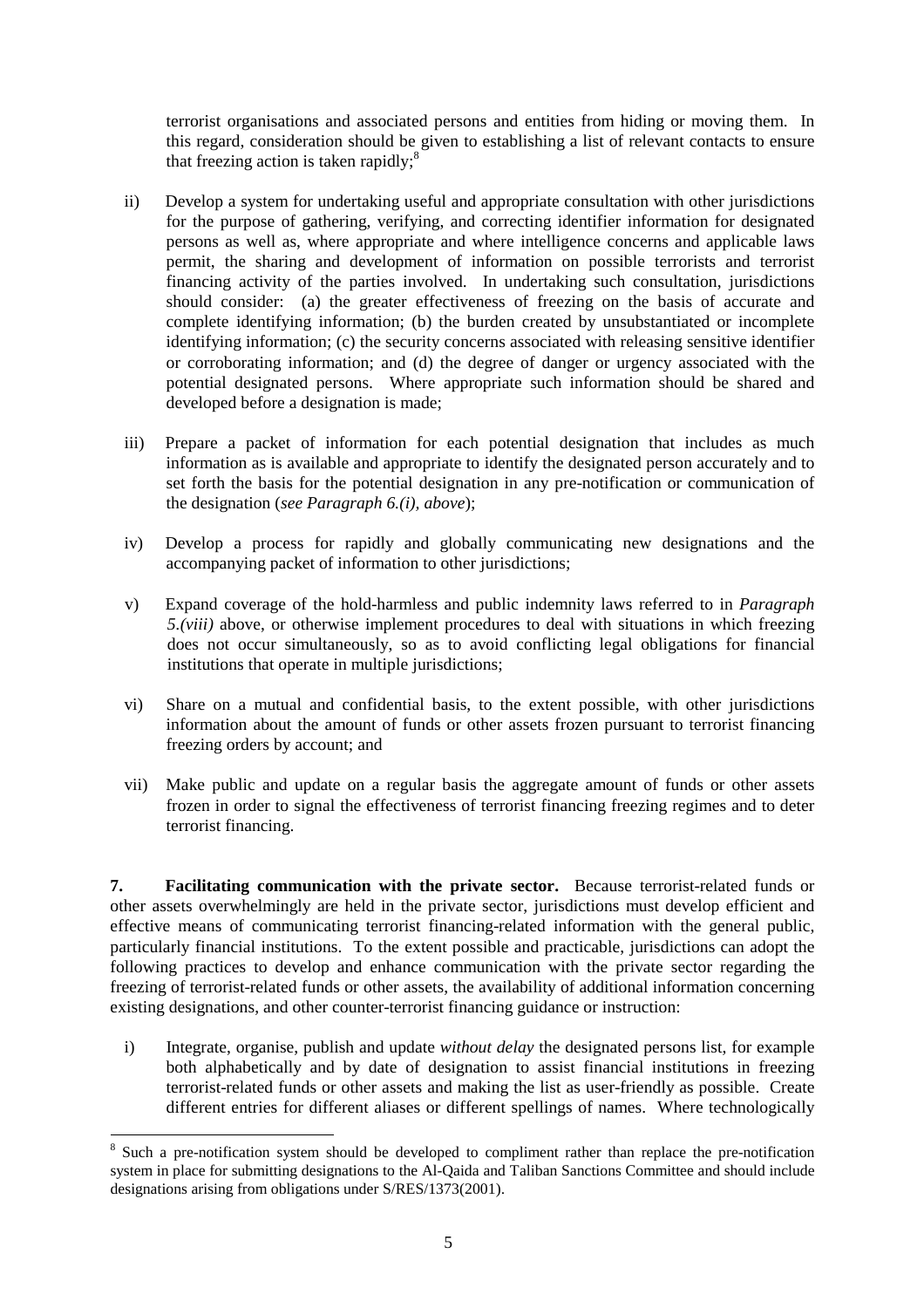possible provide a consolidated list in an electronic format with a clear indication of changes and additions. Consult the private sector on other details of the format of the list and coordinate the format internationally with other jurisdictions;

- ii) Develop clear guidance to the private sector, particularly financial institutions, with respect to their obligations in freezing terrorist-related funds or other assets;
- iii) Identify all financial institutions for use in notification and regulatory oversight and enforcement of freezing action related to terrorist financing, utilising, where appropriate and feasible, existing registration or licensing information;
- iv) Implement a process for early, rapid and secure pre-notification of pending designations, where security concerns or applicable legal principles permit, to those financial institutions where funds or other assets of designated persons are known or believed to be located so that those institutions can freeze such funds or other assets immediately upon designation;
- v) Implement a system for early, rapid, and uniform global communication, consistent with available technology and resources and where security concerns permit, of any designationrelated information, amendments or revocations of designations. For the reasons set out in *Paragraph 6.(ii)* above, include as much information as is available and appropriate to clearly identify designated persons in any communication of a designation to the private sector;
- vi) Implement a clear process for responding to inquiries concerning potential identification mismatches based on homonyms or similar sounding names;
- vii) Develop appropriate regulatory authorities and procedures where applicable, and properly identify a point of contact to assist financial institutions in freezing terrorist-related funds or other assets and to address, where feasible, unforeseen or unintended consequences resulting from freezing action (such as the handling and disposition of perishable or wasting funds or other assets and authorising access to funds or other assets in accordance with S/RES/1452(2002)); and
- viii) Elaborate clear guidance to the private sector with respect to any permitted transactions in administering frozen funds or other assets (e.g. bank charges, fees, interest payments, crediting on frozen accounts, etc).

**8. Ensuring adequate compliance, controls, and reporting in the private sector.**  Jurisdictions may work with the private sector in developing the following practices to: (a) facilitate co-operation and compliance by the private sector in identifying and freezing funds or other assets of designated persons, and (b) prevent designated persons from conducting financial or other transactions within their territories or through their financial institutions:<sup>9</sup>

- i) Co-operate with the private sector generally and financial institutions in particular, especially those that are independently implementing programs to prevent potential terrorist financing activity or those that have come forward with potentially incriminating information, in investigating possible financial activity by a designated person;
- ii) Ensure that financial institutions develop and maintain adequate internal controls (including due diligence procedures and training programs as appropriate) to identify the existing accounts, transactions, funds or other assets of designated persons;

 $\overline{a}$ 

<sup>&</sup>lt;sup>9</sup> Many of the best practices set forth in this section reinforce obligations of jurisdictions and financial institutions under the revised FATF 40 Recommendations. As with all of the best practices set forth in this paper, these best practices should be interpreted and implemented in accordance with the revised FATF 40 Recommendations.